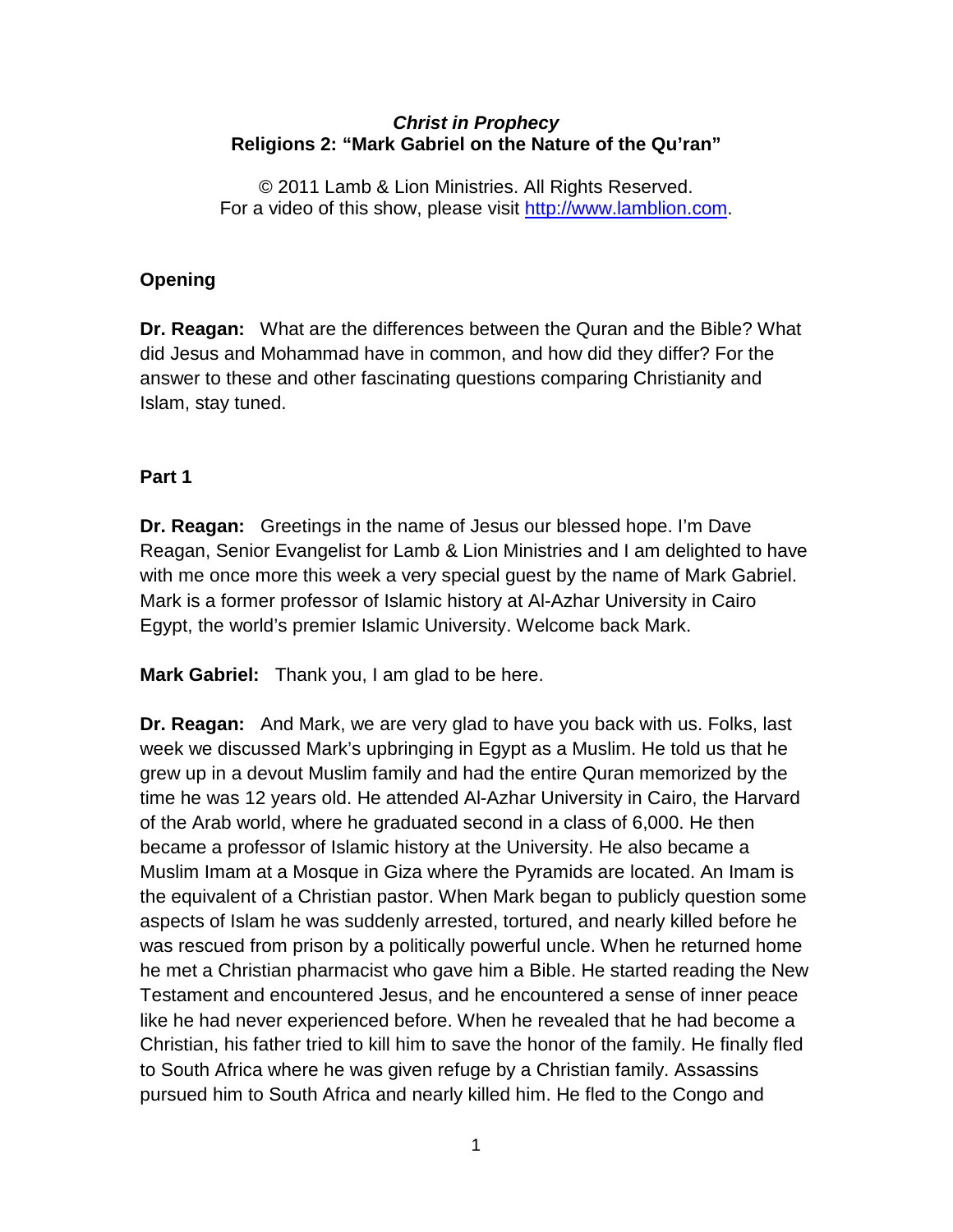finally came to this country where he was granted religious asylum. He now resides in Florida and travels extensively, telling the truth about the religion of Islam. Mark is also the best selling author of three books published by Charisma Press. They are: "Islam and Terrorism", "Islam and the Jews", and his newest, just published, "Jesus and Mohammad."

## **Part 2**

**Dr. Reagan:** Mark, most of our viewers have never read the Quran, and they don't know really how different it is from the Bible, so fill us in, tell us, give us a comparison here between the Bible and the Quran.

**Mark Gabriel:** Yes, the Quran, as Muslims believe, is considered the holy book of Islam. The size of the Quran is exactly like the size of the books of the New Testament. And the book contains 114 chapters.

**Dr. Reagan:** Which are called "Surahs."

**Mark Gabriel:** Which are called in Arabic terms, Arabic language, "Surahs."

**Dr. Reagan:** OK.

**Mark Gabriel:** Exactly. And the book is considered, as the Muslims believe, the word of Allah, who was revealed directly from Allah to Muhammad through the angel Gabriel.

**Dr. Reagan:** OK. Now, how does it differ though, I mean, an average person, let's say an average Christian has read the Bible. When you start reading the Bible, the Bible has lots of stories. It tells this story and that story and the relationship with God, the nature of God is taught through stories. But you don't find that in the Quran.

**Mark Gabriel:** No, actually the Quran wasn't really organized logically. And when the Quran usually discusses about a specific story, for example like the story of Abraham, or the story of Joseph, or the story of Moses, you are going to see that this story is all over the Quran.

**Dr. Reagan:** All over, it's like somebody shot a shotgun...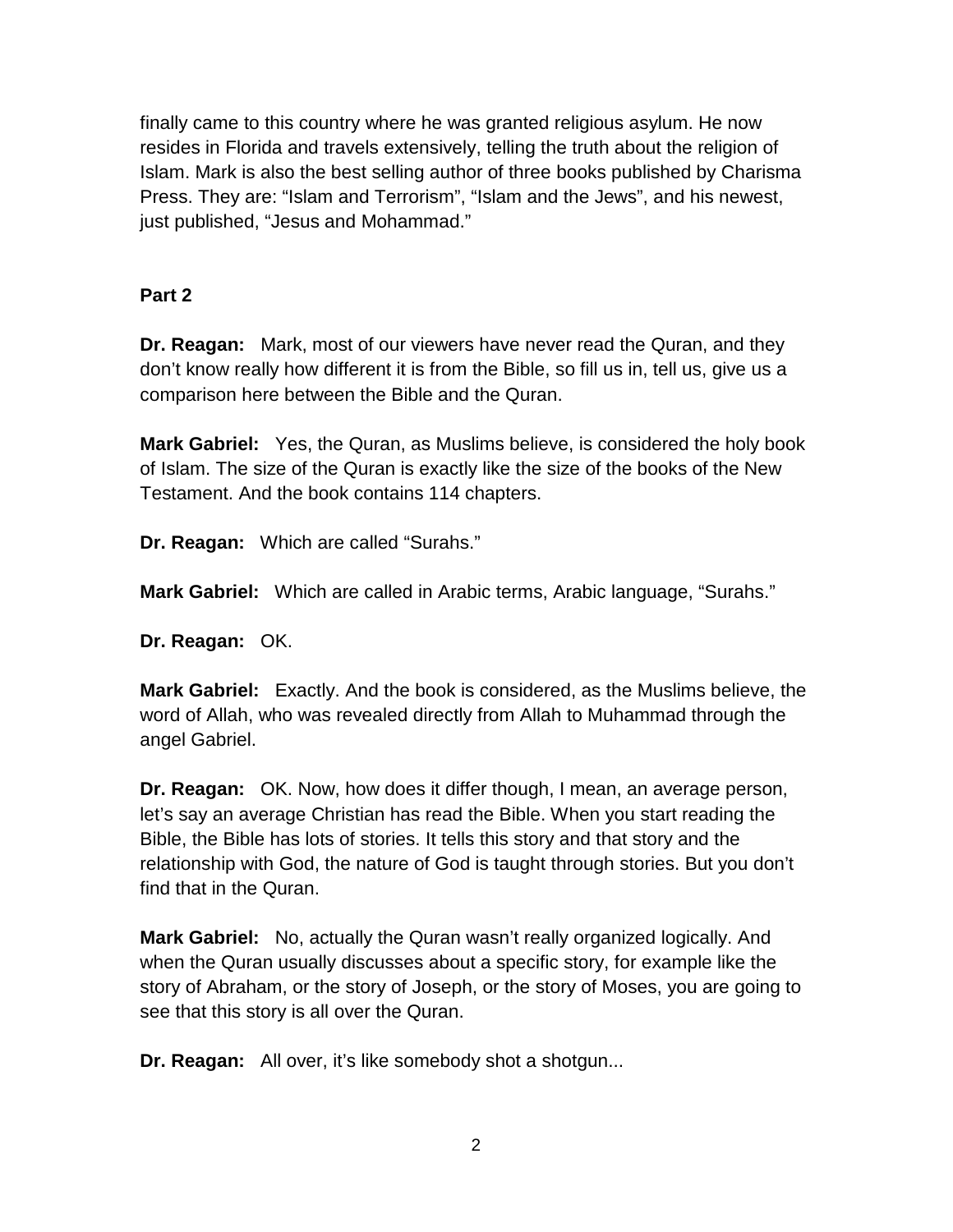**Mark Gabriel:** Exactly, exactly and the Quran, when they translated the Quran into English, or another foreign, non-Arabic language, they just transferred the meaning of the Quran, you see to the English or another language. But if you try to study the Quran, learn about the Quran from the English translation, you are going to miss more than 60% or maybe 70% of the real meaning of the Quran.

**Dr. Reagan:** I find it one of the most difficult books I've ever tried to read in my life because it is so disjointed, there is a sentence here, and then the next sentence may not have anything to do with that sentence and the one after it may not have anything to do with it.

**Mark Gabriel:** Exactly.

**Dr. Reagan:** It's like in American literature we have what's called, "Stream of consciousness writing," where the person just writes whatever pops into his mind, and he may be talking about a carnival here and about going to church there and whatever and it just has no relationship one to the other. It's very difficult to follow.

**Mark Gabriel:** Exactly, exactly.

**Dr. Reagan:** The Quran is supposed to be the words of Allah.

**Mark Gabriel:** Yes.

**Dr. Reagan:** The Hadith is another book in the Islamic theology. What is the Hadith?

**Mark Gabriel:** The Hadith is the word of Mohammad, another word, Hadith, it means, what Mohammad said and what he did. It's just, what do you call it? It's the record of Mohammad.

**Dr. Reagan:** OK.

**Mark Gabriel:** His life, his activity, his word, his action, his teaching, and the Muslims call it Hadith.

**Dr. Reagan:** So one, the Quran, is supposed to be the words of God.

**Mark Gabriel:** Yes.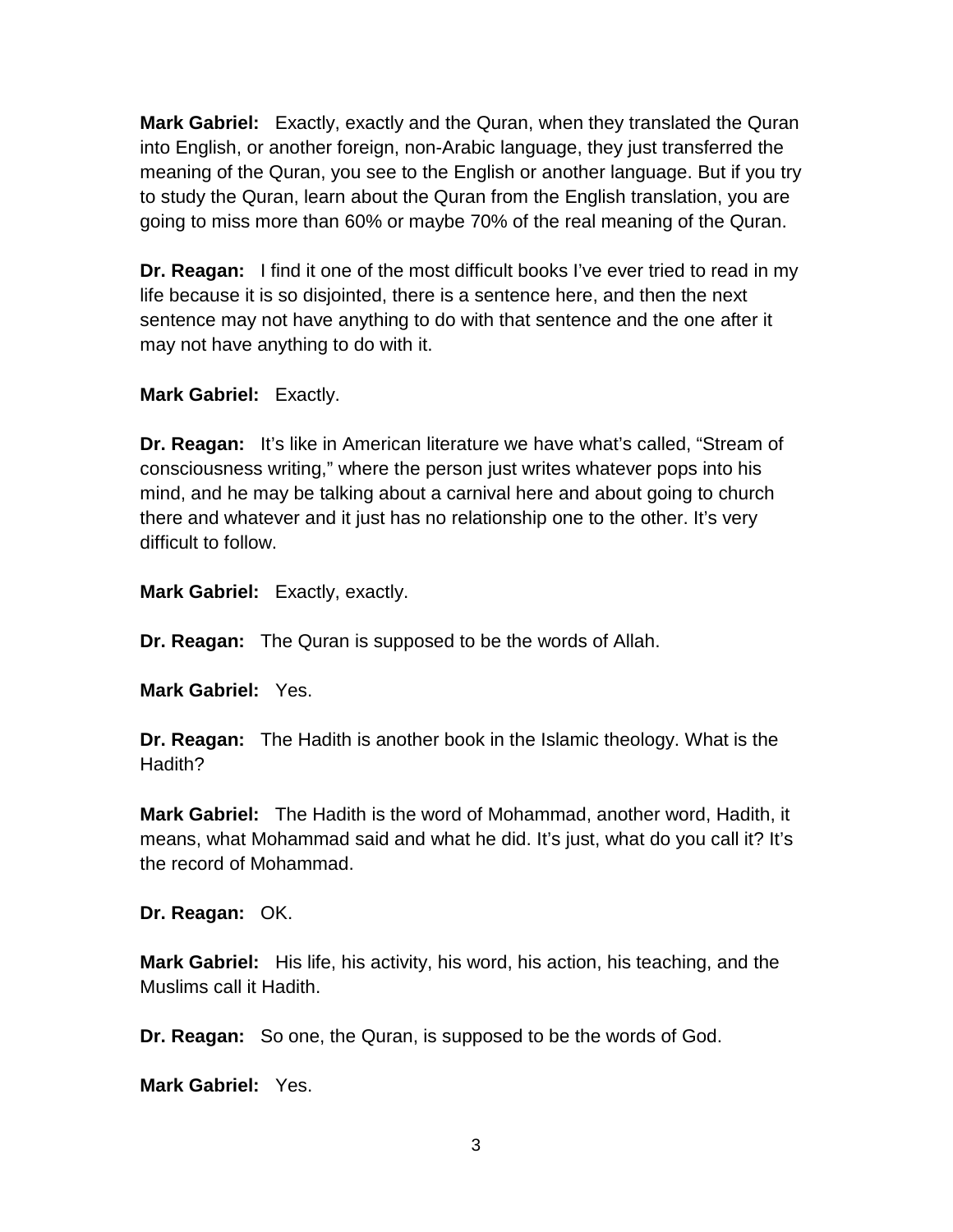**Dr. Reagan:** The other, are the words of Mohammad.

**Mark Gabriel:** Hadith is the words of the prophet Mohammad.

**Dr. Reagan:** And, are they considered to be equal or what?

**Mark Gabriel:** Muslims, they are required to believe in both books.

**Dr. Reagan:** OK.

**Mark Gabriel:** Muslims, it's not enough to just believe in the Quran and decline or deny the Hadith. According to the Islamic law, if any Muslim is going to deny any of the basic teachings of Islam he will be a convert; he will be out of Islam. And Hadith is one of the most basic in the Islamic faith.

**Dr. Reagan:** OK. Now another difference between the Quran and the Bible is that the Bible was written by individuals like Moses, or Paul in the New Testament, where they sat down and they wrote letters or they wrote histories, or whatever. But Mohammad never did really just sit down and write the Quran, or write the Hadith.

**Mark Gabriel:** No.

**Dr. Reagan:** No, he just simply, for example with the Quran he was usually in trances and he would make statements and people would write those down.

**Mark Gabriel:** Exactly.

**Dr. Reagan:** And all that was compiled later on after his death wasn't it?

**Mark Gabriel:** Exactly, yes.

**Dr. Reagan:** And the Hadith is just statements that were compiled by compilers, it might be statements that wives remembered, or friends remembered, or whatever, and they just kind of put them all together.

**Mark Gabriel:** Exactly, exactly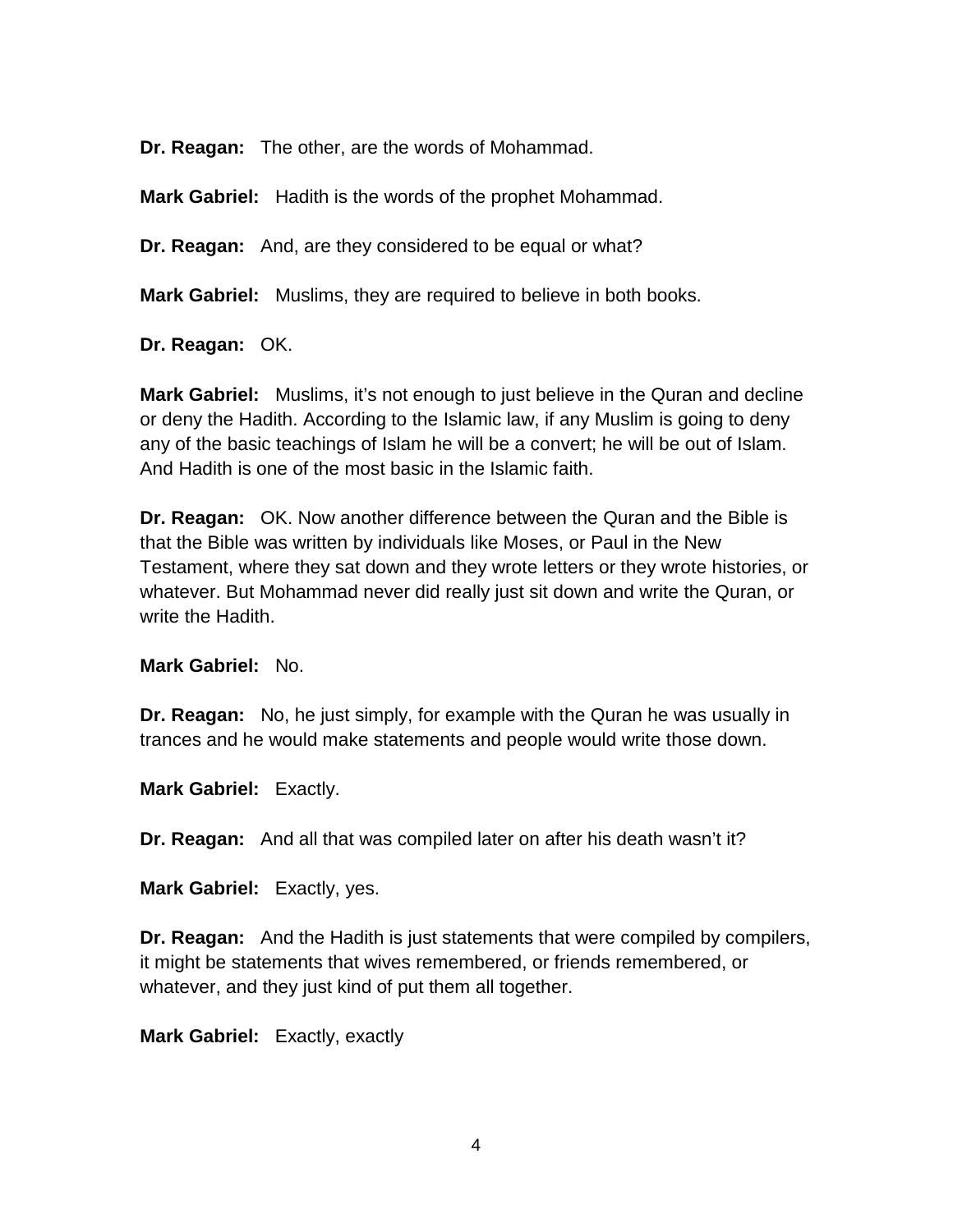**Dr. Reagan:** Alright, now in the Quran, there are a lot of contradictions, as well as in the Hadith, a lot of contradictions; for example, you can find verses in the Quran that talk about loving Jews and Christians.

**Mark Gabriel:** Yes.

**Dr. Reagan:** And treating them with respect.

**Mark Gabriel:** Yes.

**Dr. Reagan:** Then you can find verses that talk about killing them.

**Mark Gabriel:** Exactly.

**Dr. Reagan:** How do you account for these contradictions? Did Allah change his mind?

**Mark Gabriel:** Muslims justify these contradictions by an Arabic term, and the Muslim and Islamic principle. They call it "naskh." Nesk or neska. This principle means that the future verse that is going to come is going to decline or cancel the, what do you call it, the previous verse.

**Dr. Reagan:** OK. So, a later verse…

**Mark Gabriel:** Yes.

**Dr. Reagan:** Would cancel out an earlier verse…

**Mark Gabriel:** Exactly.

**Dr. Reagan:** That might contradict it.

**Mark Gabriel:** They call it naskh. If you ask them, "But why did Allah do that?" "They will say he did that for the benefit of Muslims and for the benefit of the people."

**Dr. Reagan:** For example I remember you giving me the example about alcohol.

**Mark Gabriel:** Yes.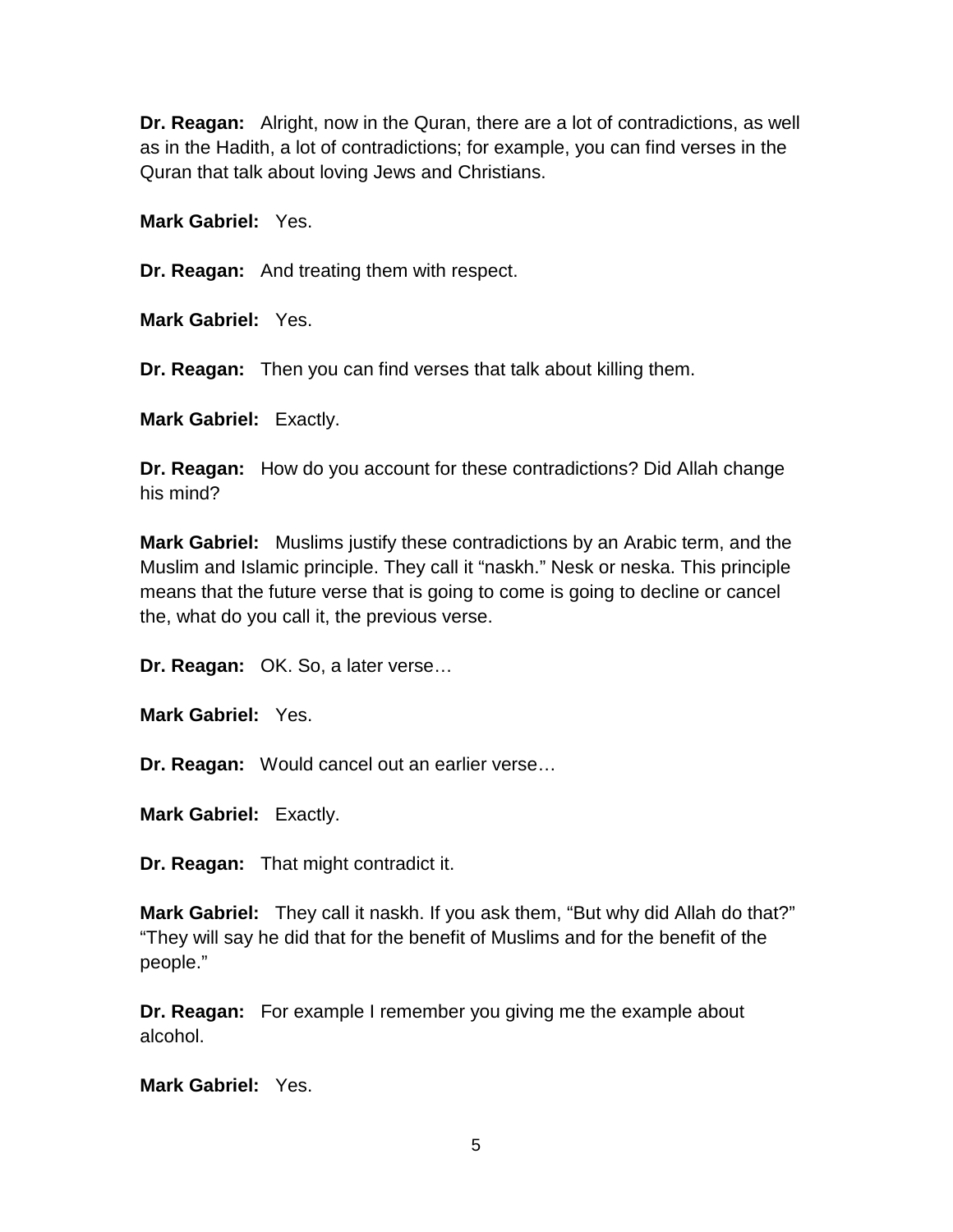**Dr. Reagan:** Give us that example.

**Mark Gabriel:** Exactly, like for example when Mohammad started to preach here about his religion, the people in Arabia at that time, there were alcoholic addicts, they loved alcohol, they could not live without alcohol. And he found this all was going to be too difficult if he was going to give them a command to stop drinking alcohol and to obey his command. So what he did, he just gave them a half way command. He said to them, "No problem, keep drinking alcohol, but when you are going to come to pray, to the Mosque, you have to stop drinking alcohol till you finish your prayer, and after you finish the prayer you can go back and drink alcohol again." So after a while he came back to them and said, "No, this doesn't work. No alcohol is going to be allowed any more." And another verse came and cancelled the previous verse. And Muslims became very upset, very angry: "But how come we can't do that?" And a later verse says, "OK, don't worry, be patient, believe in Allah, believe in his prophet Mohammad, believe in his Quranic word and if you are going to have the ability, and you are going to stop drinking alcohol, in your life, Allah, he is not going to forget that, he will reward you with a river of alcohol in paradise, the day when he sends you to paradise."

**Dr. Reagan:** So we go from just drinking alcohol occasionally to not drinking it during prayers to not drinking at all to you're going to have a river of alcohol in heaven.

**Mark Gabriel:** Exactly. This is the development of the contradiction, you see, of the teaching of the Quran.

**Dr. Reagan:** And you find the same in the attitude toward Jews and Christians.

**Mark Gabriel:** Absolutely.

**Dr. Reagan:** At the beginning it was one of respect and honor and then, when they did not accept his revelation, he turned against them and began to argue, "You must kill them."

**Mark Gabriel:** Absolutely, firstly it was a development also that was taking place on this subject and his relationship with the Jews and Christians. Firstly he started to adore Christians and Jews, saying wonderful things, "People of God, the people who carry His word, the people who protect His word." And later he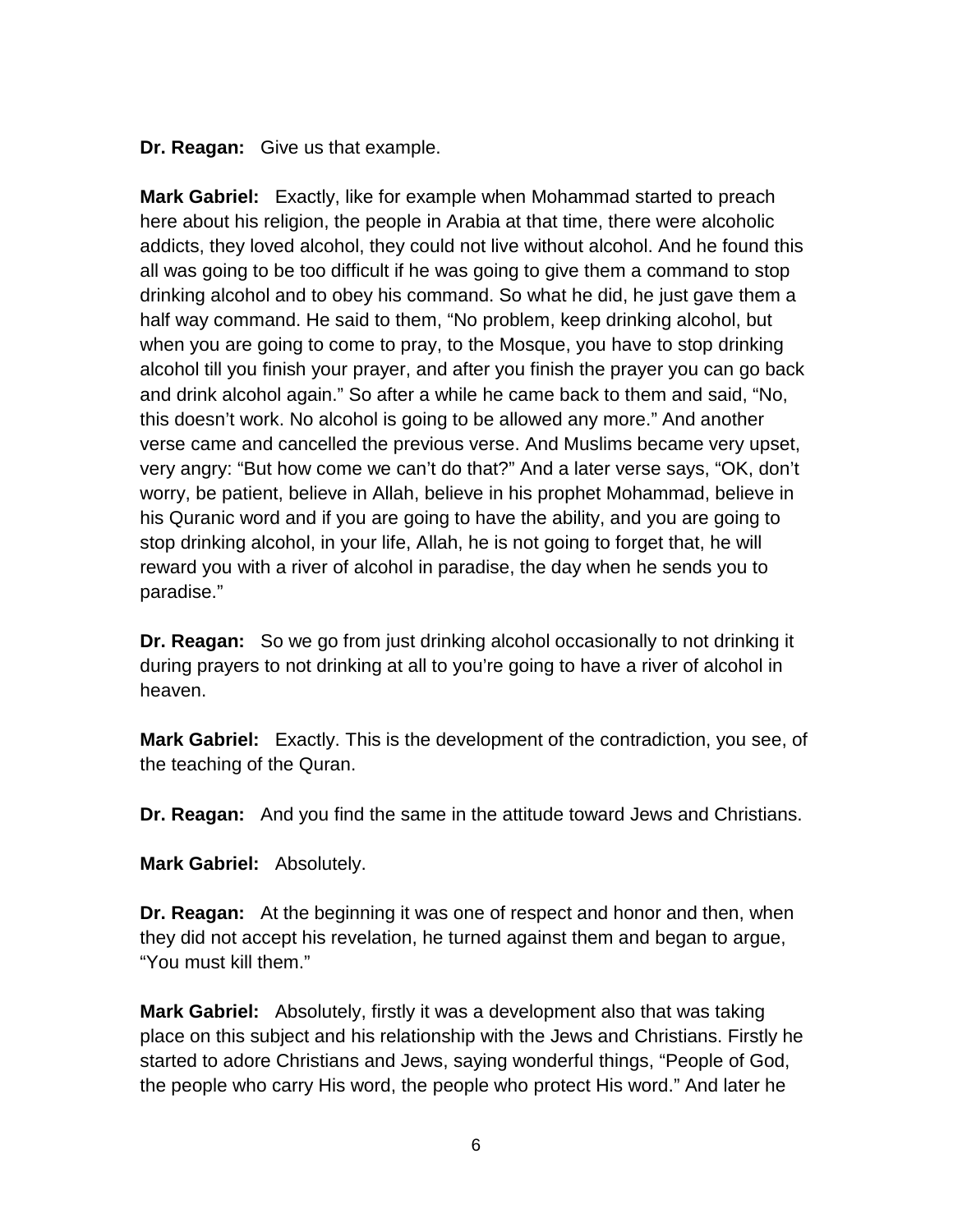said, "Yes, you are these people, but listen, I am the final prophet who came with the final testament. You have to believe in me," as he started to debate them and reaching out to them. So they refused. They asked him for a sign. The Quran said so: "Ask him for a sign." "Give us a sign so that we can believe." And he could not give a sign and he went back to Allah and cried before Allah, "Help me to perform a miracle or to give a sign to these people that they can follow me." And Allah became very upset with him and said to him, "OK, listen, go back to these Jewish people and these Christian people, and tell them, 'Allah gave you plenty of miracles in the Old Testament and you always rebelled against him. No more miracles. There is only one way to submit to Islam – to accept Islam, or to pay the tax, and if you refuse to do so, you will be killed.'" So it was a development also taking place in these contradictions of the teachings of the Quran toward the Christians and the Jews.

**Dr. Reagan:** Folks, we are going to take a brief break at this point and when we return we are going to ask Mark to tell us how Jesus is portrayed in the Quran.

#### **Part 3**

**Dr. Reagan:** Mark let's talk a little about the Muslim view of Jesus. I read in the paper recently where a Muslim Imam was invited to speak at a large Christian church in the Chicago area. And when he got up to speak, the very first thing he said was, "I want you to know that we Muslims love Jesus as much as you Christians do." Was that an accurate statement or not?

**Mark Gabriel:** It's not. Absolutely it's not, and the statement of this man is a deceitful statement. Why? Because the image of Jesus Christ in the brain of Muslims, in the Quran, in the Hadith, in the teaching of Mohammad, it's totally different than the Biblical Jesus. The Quranic teaching and the Islamic teaching about Jesus – it's Jesus He is the Son of Mary, He was born from Mary through a miracle performed by Allah, and he cannot be the Son of God, He cannot be God, He wasn't crucified, He didn't shed His blood. All the Biblical view about the identity of Jesus Christ is misinterpreted by the Quran and by the Islamic teaching. When this man makes a statement like that, he absolutely deceived the Christian congregation and the church as the Muslim Imam after September 11…

**Dr. Reagan:** Just trying to get them on his side.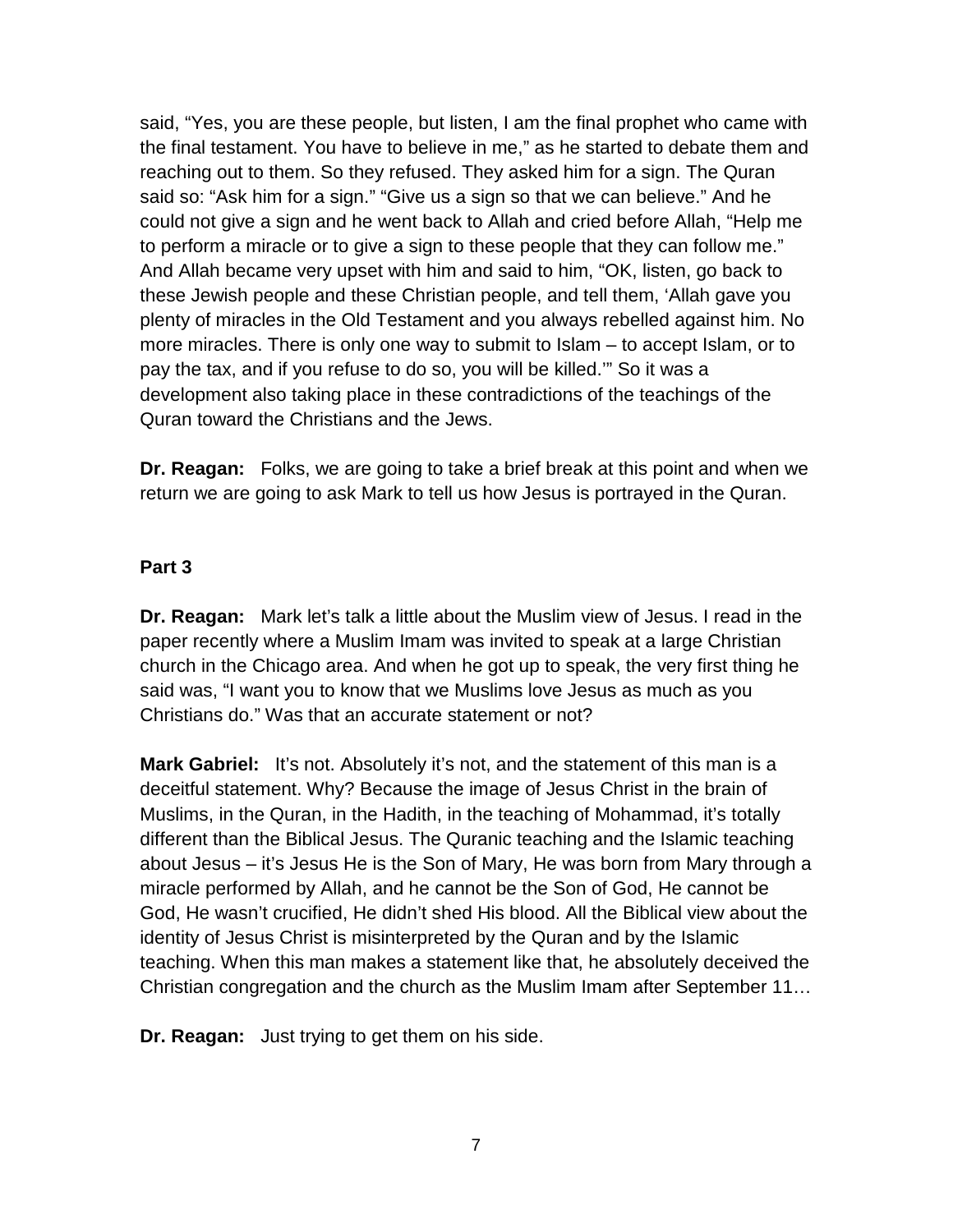**Mark Gabriel:** Exactly, deceived the world through the secular media by telling that Islam is a peaceful religion, same way.

**Dr. Reagan:** Let me make sure I understand this. They do believe in a miracle birth for Jesus.

**Mark Gabriel:** They do.

**Dr. Reagan:** But, the Mary that they identify is really confused, because isn't the Mary the mother of Jesus identified in the Quran as Mary the sister of Moses?

**Mark Gabriel:** Exactly.

**Dr. Reagan:** Very confusing.

**Mark Gabriel:** It's one of the historical mistakes in the Quran.

**Dr. Reagan:** Yeah, a lot of mistakes about the Old Testament because, I get the impression that in his travels, Mohammad probably talked to a lot of Jews, a lot of Christians, got these stories, but he got them all mixed up.

**Mark Gabriel:** Historical mistakes, linguistic mistakes, and as we talk about contradictions of the Quran we have to talk also about the mistakes, the historical…

**Dr. Reagan:** Now, to get back to Jesus for just a moment, so they view His birth as miraculous in some way or other, although it is from the wrong person.

**Mark Gabriel:** Yes.

**Dr. Reagan:** And then the argument is that He was not God in the flesh, that He was basically just a great prophet, right?

**Mark Gabriel:** Yes, He was considered one of the last [words in Arabic] which means, the greatest prophets, like Mohammad, Moses, Jesus, Abraham. So they consider Him one of the greatest prophets.

**Dr. Reagan:** But Mohammad being the final and greatest prophet.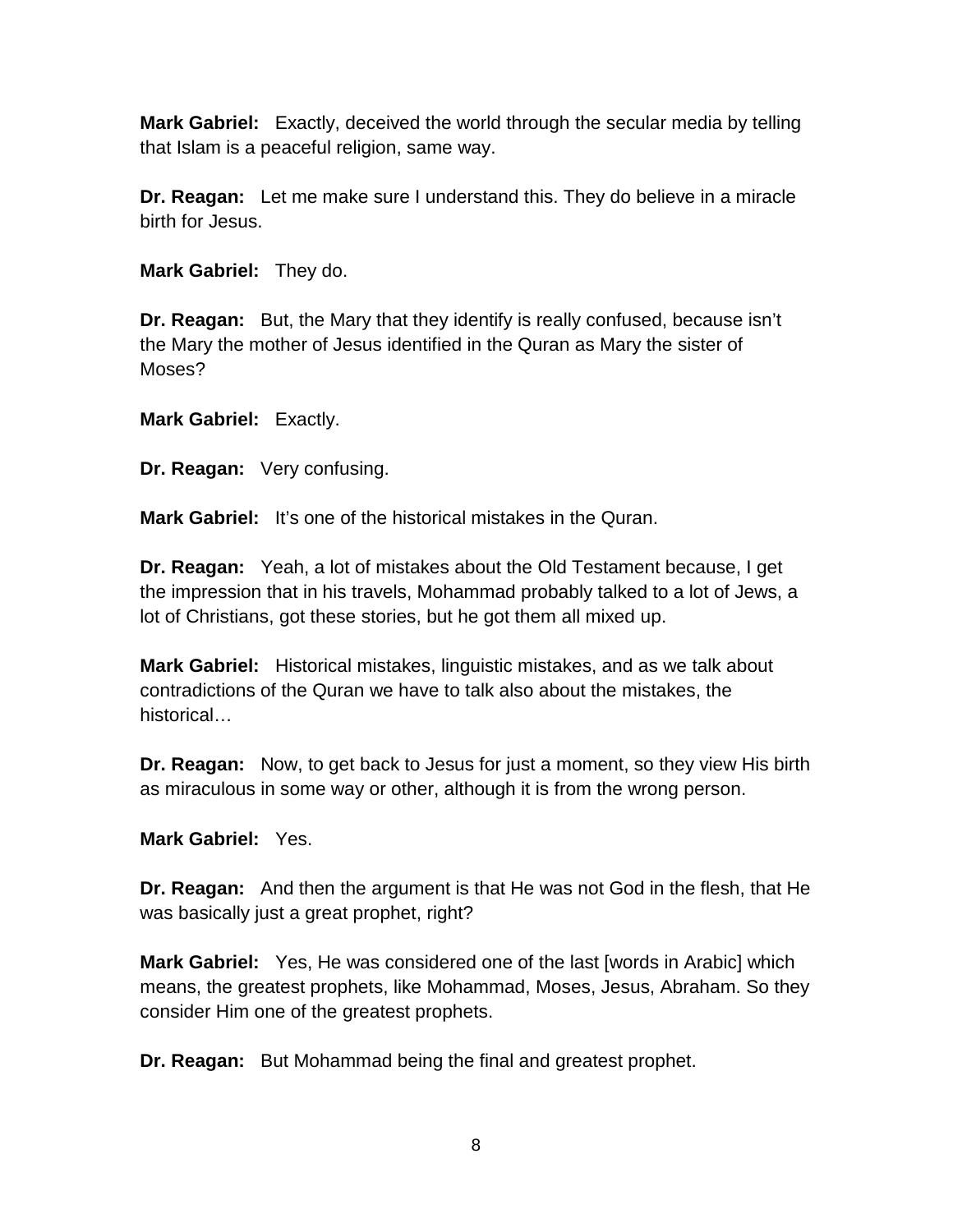**Mark Gabriel:** He is the greatest and he is the final one.

**Dr. Reagan:** OK. Now, did you say that they deny the crucifixion?

**Mark Gabriel:** They do, yes.

**Dr. Reagan:** Does the Quran deny the crucifixion?

**Mark Gabriel:** Absolutely, chapter number four explains: [Quotes in Arabic]

**Dr. Reagan:** So Jesus just died?

**Mark Gabriel:** No, He never died, He was never crucified. When the Jews tried to crucify Him, Allah took Him to Heaven, and He's still alive in Heaven.

**Dr. Reagan:** Now, do they believe that there will be a Second Coming of Jesus?

**Mark Gabriel:** They do believe about the Second Coming of Jesus, yes.

**Dr. Reagan:** Tell us about that.

**Mark Gabriel:** But the Islamic view about the Second Coming of Jesus is totally different than the Biblical view. All of what Islam says about His Second Coming, He is going to do some things. One of these things, He's going to come and kill all pigs around the world.

**Dr. Reagan:** Kill all pigs?

**Mark Gabriel:** All the pigs, yes.

**Dr. Reagan:** Are you serious?

**Mark Gabriel:** Yes, [quotes Arabic] This is the Hadith, the word of Mohammad.

**Dr. Reagan:** OK.

**Mark Gabriel:** And he is going to come to break the cross, any cross, wood cross…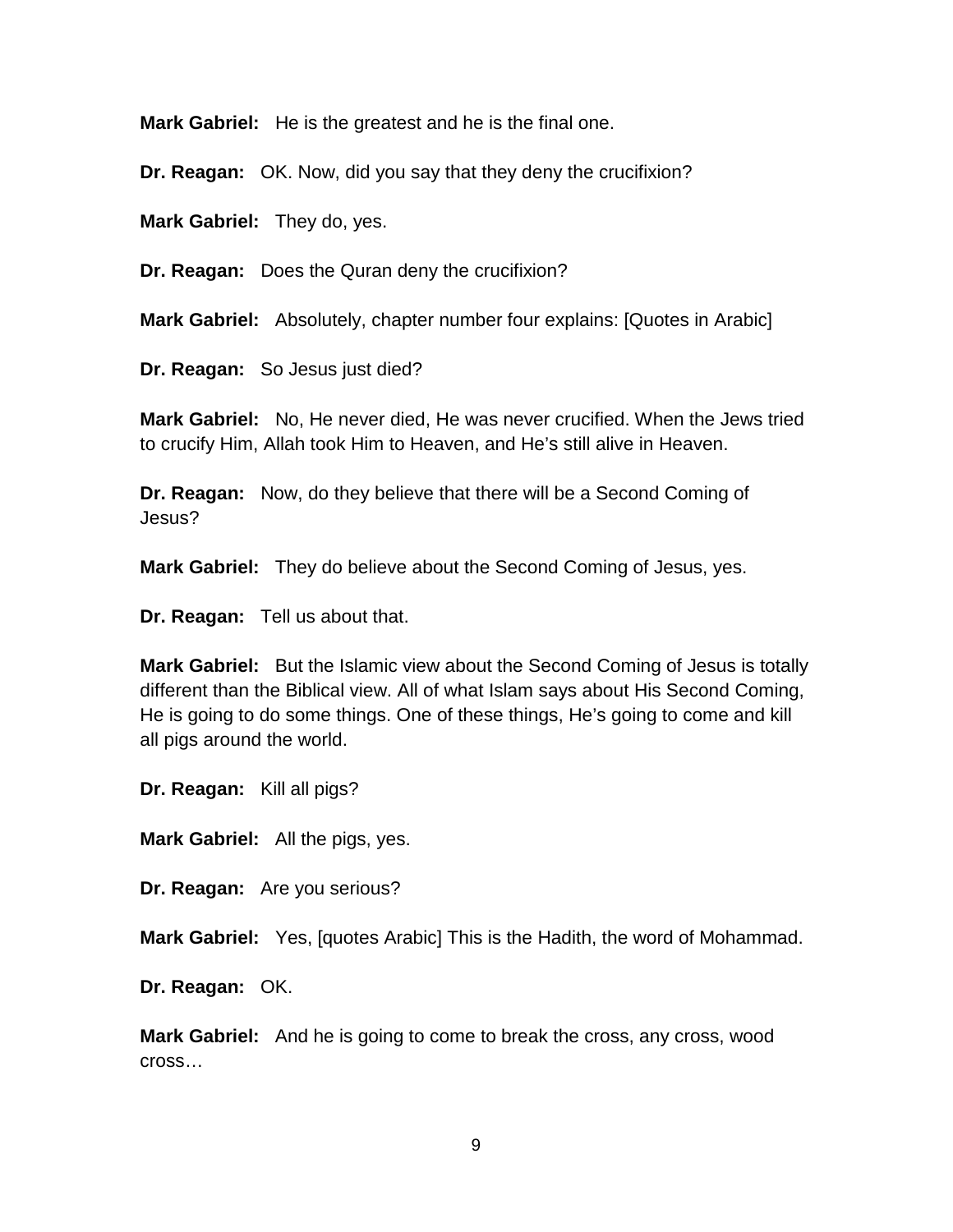**Dr. Reagan:** Break all crosses.

**Mark Gabriel:** All the crosses around the world.

**Dr. Reagan:** OK.

**Mark Gabriel:** And he is going to stop the [Arabic], which means to stop collecting tax from Christians, so that they can still…and he is going to bring justice to the world.

**Dr. Reagan:** OK.

**Mark Gabriel:** This is the only good point, he just picked it up from the Bible that this is their view and their belief about His second coming. It's unbelievable.

**Dr. Reagan:** Now Mark, your newest book, is this one here called "Jesus and Mohammad." This has just come out. The subtitle: "Profound differences and surprising similarities."

**Mark Gabriel:** Similarities, yes.

**Dr. Reagan:** Let's start with those. There are some similarities between Jesus and Mohammad?

**Mark Gabriel:** There are some similarities and they're funny similarities, you see, you will admit when you hear about it. It's not similarities in the goodness of God, no. It's just normal similarities like the way he grew up, the way he acted when he was a little child. Like, for example, Islam speaks as the Bible told us about prophecy, prophesied about the coming Messiah – on the Islamic side they say, "There is prophecy, prophesied about 'the coming, final prophet.'" When Jesus was a little boy and went to the Temple at the time…

**Dr. Reagan:** Yes, Simeon prophesied about this.

**Mark Gabriel:** Exactly, Simeon prophesied over Him. There is another Arabian guy, his name [Arabic] it was the cousin of his first wife. They said he prophesied about his coming, about Jesus going to the Temple and debating the Jewish leaders, religious leaders. Mohammad went to the center, the religious center of Mecca, called [Arabic] at that time, debating with religious people. So there are some similarities like that. Jesus chose 12 disciples to spread His message.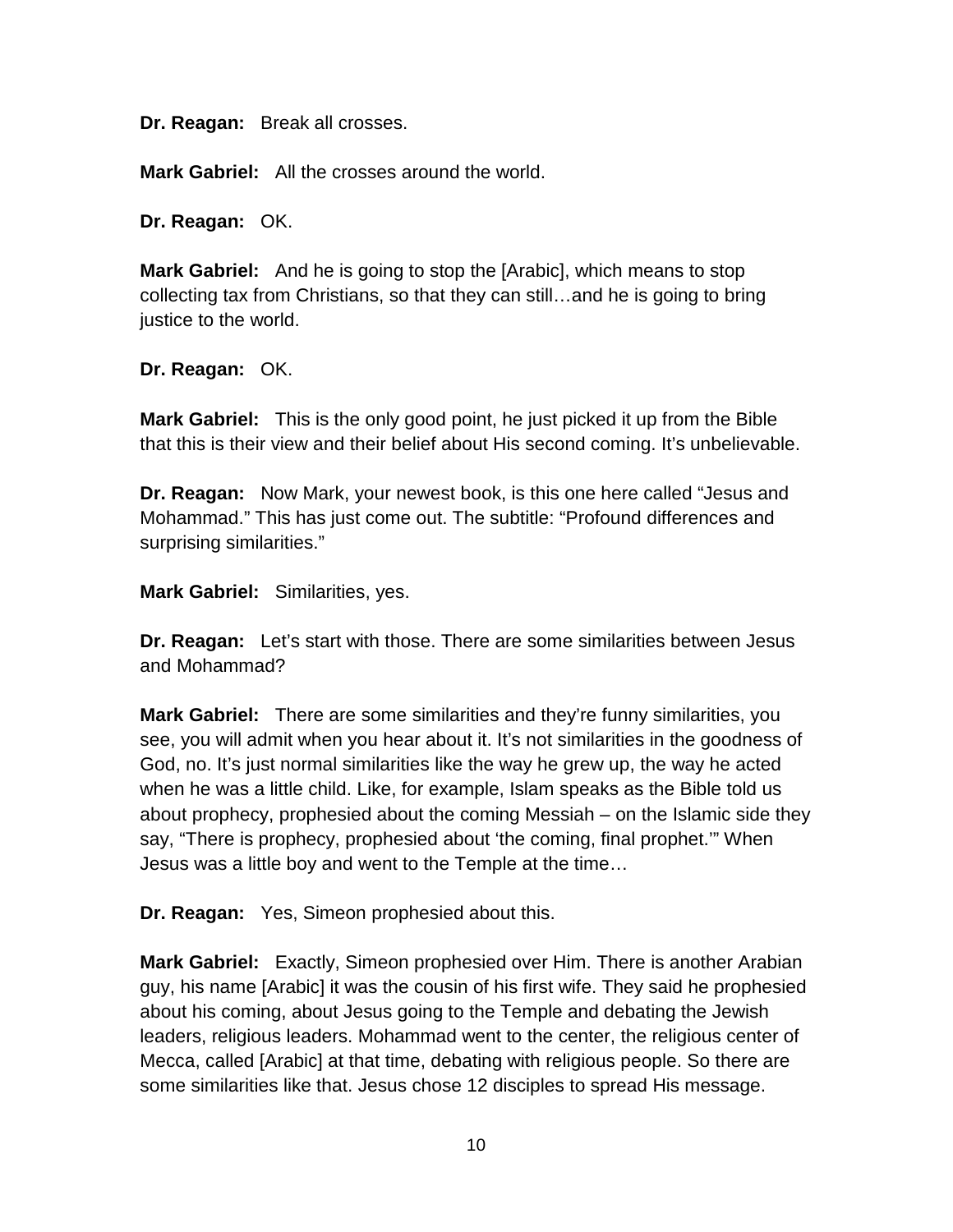Mohammad chose 12; we can say friends, or 12 leaders to lead his army and his military in exporting Islam out of Arabia…

**Dr. Reagan:** So you are really talking about some similarities that are not really all that significant.

**Mark Gabriel:** Exactly.

**Dr. Reagan:** But the contrasts are something else. And to get into those contrasts, tell us a story of the Muslim woman that you met in South Africa.

**Mark Gabriel:** [Arabic] Jesus Christ came to bring hope, to bring forgiveness, to bring peace and love. Mohammad came to bring revenge, hatred, loss, killing, bloodshed. It's very obvious. Like for example, Jesus Christ, as the Bible tells us in John chapter 8 about the woman who committed adultery and was brought to Jesus by the Jewish people. Jewish people, they knew at that time, that this woman, according to the Law of Moses she would be stoned. But they came to test this great Preacher and Teacher in Jerusalem. What are you going to say about that? And you know the story; He confronted, He asked them, "If any one of you lives with no sin, just come and stone her." Because they knew the fact about themselves that they were sinners, they left them in front of Him, and they just walked away. Jesus came to the woman and asked her, "Is there any one of these people who judge you?" She said, "No." He said to her, "Neither do I go back and sin no more." In other words, Jesus, by what He did and said to this woman, He fulfilled His word that the Son of Man came, not to kill or destroy, but to give life – that He is the Way, He is the Truth, He is the Life. He came to bring life.

**Dr. Reagan:** Now, what happened when a woman in adultery was brought to Mohammad?

**Mark Gabriel:** History repeated itself in an amazing way when 600 years later Mohammad received a Muslim woman who committed adultery, and the reason that the Muslim brought her to him was because the Islamic judgment of adultery wasn't established yet in Islamic law. So Mohammad asked the woman, "Did you really commit adultery?" She said, "Yes prophet, and I am pregnant now." And he asked her, "Fine, go back home, wait till you deliver the baby, and wait with your baby, nursing him or her for two years, and then bring your baby and come back to me." She did. She delivered the baby, she nursed the baby for two years, and she carried her baby and she gave the baby a little piece of bread. You see, to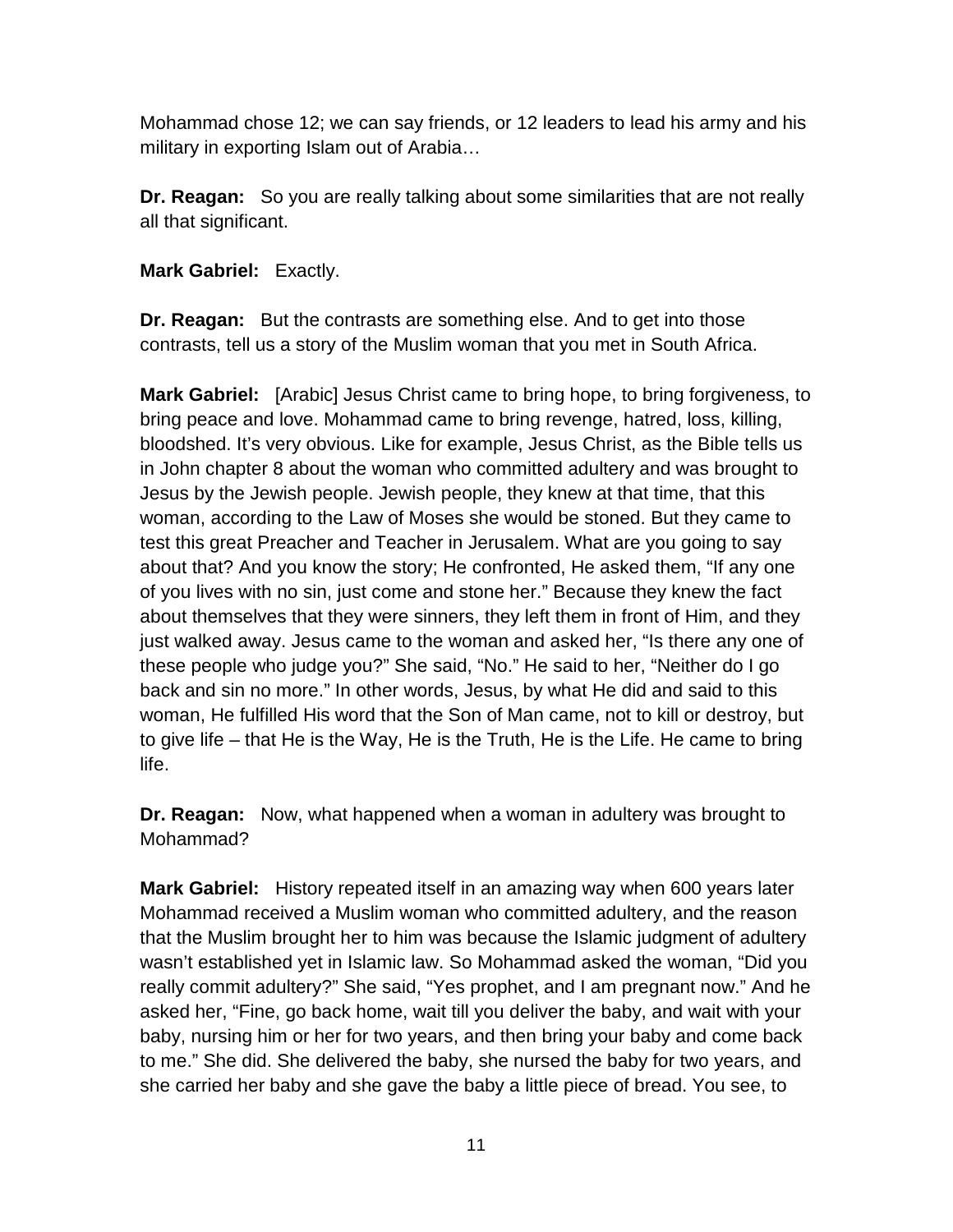eat it, just to show Mohammad that the baby, he can eat now, he is not in need of nursing any more. When she came to him, Mohammad took the child from her, commanded his friend to dig a hole in the ground, they put her in the hole, only her head was above the ground. They stoned her and killed her in front of her baby.

**Dr. Reagan:** Now folks, let me tell you something very amazing about this. When Mark was in South Africa, he was living with a Christian family and they invited him to go meet with a Muslim woman they had met who was living in abject poverty. And when he went in there she was greatly honored when she found out he had been a professor at Al-Azhar University. Oh, she was so honored. And she began to honor him and he said, "Well you don't understand, I'm not a Muslim anymore, I have become a Christian." And then she was astonished and upset, and she asked him why he would leave the Islamic religion and he told her the story. He told her the story about Jesus and Mohammad, this story he just told you, he told her that story and the woman began to weep and weep and weep. And he said, "Why are you sobbing?" She said, "I am that woman. I am that woman. I am living here in abject poverty because I committed adultery. My family is trying to kill me, I am hiding out. I want Jesus. I don't want Mohammad." And through the telling of that story she accepted Jesus.

**Mark Gabriel:** She accepted the Lord Jesus Christ. She delivered her baby. Her baby was baptized in the Baptist Church, and we just praised the Lord for that.

**Dr. Reagan:** Folks, the whole book, "Jesus and Mohammad," that tells stories about amazing parallels between the life of Mohammad and Jesus where they had similar situations and shows the difference in the way in which they responded to them. Mark, our time is almost up. We have just about one minute. Would you just look directly in the camera and talk to any Muslim who may be watching this program? What would you say to any Muslim?

**Mark Gabriel:** I would like to say to any Muslim man or woman in any place around the world, Islam will not give you peace. Mohammad will never lead you to a right way to connect with God and to experience His love, His forgiveness, His peace. Only Jesus Christ can give you peace in your life, can forgive your sin, because He is the Lord of Lords, He is the Prince of peace, He is the forgiver. He is the one who came to tell us about the secret of Heaven. He is the one who came to connect us with the God Father. Muslims, man or woman,